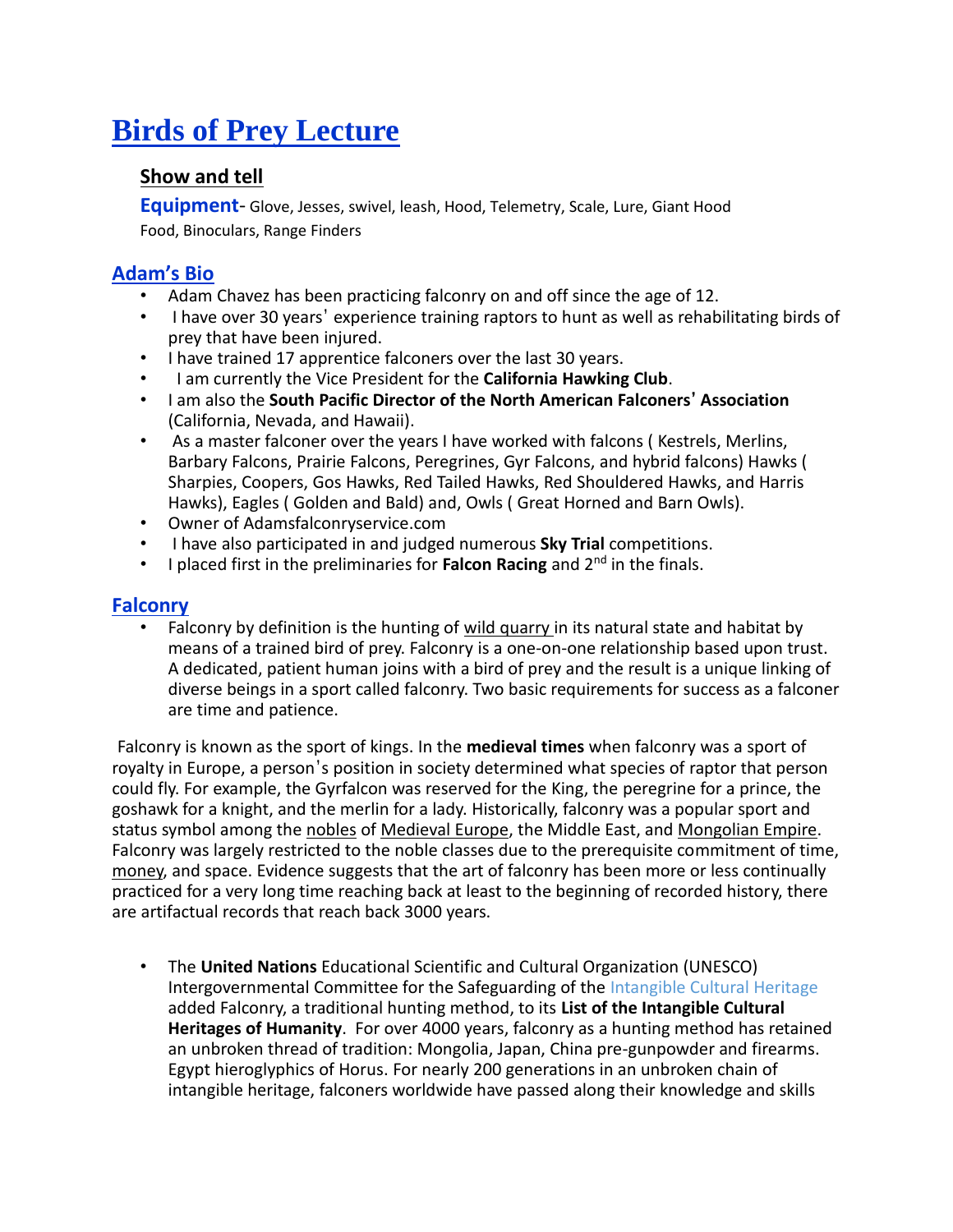bringing this art to us in the 21st century. Today's modern lifestyle and rapid urbanization have restricted opportunities to practice falconry. This has led to a dangerous decline in many countries.

- The **UNESCO** submission stated "Falconry is one of the oldest relationships between man and bird, dating back more than 4000 years. Falconry is a traditional activity using trained birds of prey to take quarry in its natural state and habitat. It is a natural activity because the falcon and her prey have evolved together over millions of years; their interaction is an age-old drama. The falcon is adapted to hunt the prey, and the prey has evolved many ways to escape from the falcon. This leads to a fascinating insight into the way nature works and poses an intellectual challenge to the falconer in his understanding of behavior. His task is to bring the actors together on nature's stage. To do this the falconer must develop a strong relationship and synergy with his bird."
- Evidence suggests that the art of falconry originated in Mesopotamia, Mongolia, or China some 4000 years ago. Its arrival in North America can be traced back to 1622, when Thomas Morton, an attorney arrived in New England and wrote accounts about hawks and falconry in the new world. In 1650, Jan Baptist sent to Holland for his falcon and flew her at quarry in the Hudson Valley.
- **Conservation-** Until mid-20<sup>th</sup> century considered vermin and shot for bounties. Due to research, increased knowledge now protected by various federal and state regulations.

### **Abatement**

- I am a **pest bird consultant** and as such use my expertise of raptors for bird control. Abatement by definition is the use of trained raptors to flush, haze, or take birds (or other wildlife where allowed) to mitigate depredation problems, including threats to human health and safety. Any take of protected migratory birds by an abatement permit holder must be authorized by a Federal depredation order or depredation permit.
- Raptors are used to reduce human/wildlife conflicts such as: protecting crops, improving water quality, preventing air strikes at airports, improving health and safety issues at landfills, resorts, golf courses, and home owners associations. I like to think of my team of Raptors as an **elite winged special force security team**. Protect against human/wildlife conflicts.
- Successful Projects- Prima Landfill, Poche Beach, RMV- HOA for Sendero and Esencia, Montage Laguna Beach, Marriott Dana Point, Ware Disposal Transfer Station.

# **Raptors- What makes them special**

- **Speed-** clocked at 242 miles per hour- Ken Franklin skydiving from 15,000 feet.
- **Anatomy** The demands of flight have stripped down the hawk's skeleton to combine lightness with strength. Most of the **bones are hollow** and filled with light spongy bone or internal cross-braces and marrow. Birds of prey have the most evolved eyesight of all living creatures. They have a wider spectrum of colors than ours. They can see into the **ultraviolet range** and therefore plumage patterns which to us appear drab, to birds may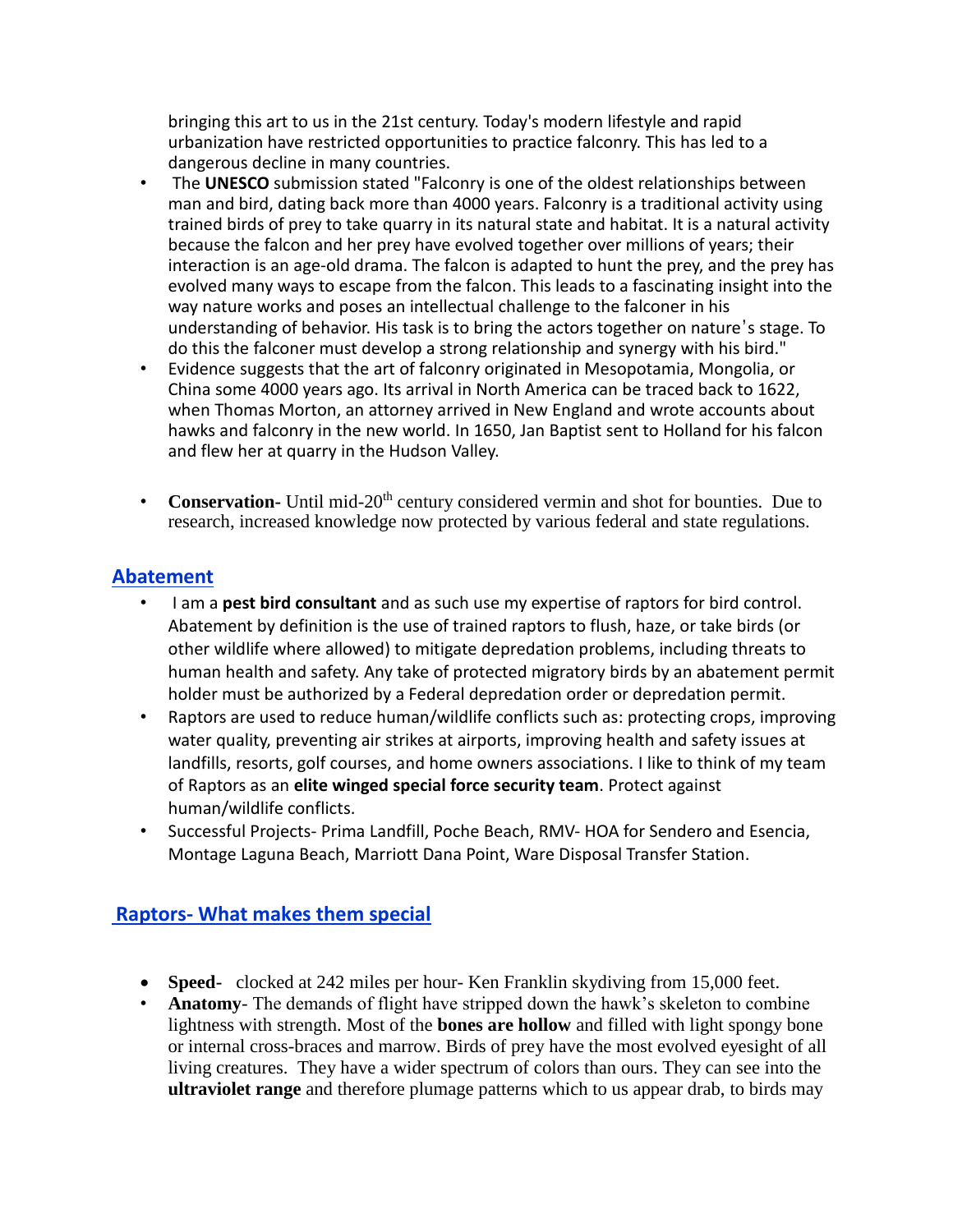appear quite colorful. Kestrels can detect areas of vole trails by the ultraviolet urine stains. They can resolve details **eight times better** than us. The **field of vision** for each eye is up to about **170 degrees**. They have a blind spot behind the head of about 70 degrees. Raptors like pigeons can detect the **polarization of light** and use this to navigate. Raptors can see things which are much closer together in time than we can. The human eye has a **flicker fusion frequency** that allows us to see 25 pictures a second and a hawk has a flicker rate of 70-80 events per second. The **hearing** of birds of prey is also better than ours. They can hear a wider range of sounds and discriminate between closer frequencies than we can. Hawks can easily recognize one another by their individual voices even though they may sound the same to us. Falcons and hawks have **crops** to store food before it is put into the stomach, an owl has no crop, and instead food passes directly to the stomach. Owls are also less able to dissolve bones and their pellets often contain near complete skeletons. When the gizzard is full of unwanted material the pellets are regurgitated. The buteos are more efficient at digesting their food that the accipters. The gut of an accipiter is only  $\frac{1}{2}$  as long as a buteo of the same size so it needs more food because it digests more quickly. Curiously unlike mammals, in birds it is the females which decide the **sex** of the offspring. Some of the eggs contain a male chromosome and some do not. The tail is used for steering and braking. A **long tail** is good for steering but adds drag in a stoop. **Juvenile birds have longer wing and tail feathers** than the adults. This allows them to fly more slowly than their parents, the feathers are also softer and less easily broken, but these feathers are not as efficient for fast flight. The **foot** tightens like a ratchet mechanism which allows a bird to lock its foot on a branch while sleeping and once it has a tight grip on its prey it does not require much muscular effort to maintain its grip. The female raptors are 1/3 **larger** on average than the males which is known as reverse sexual dimorphism.

- **Attrition** 75% don't see their first birthday due to natural causes of mortality, starvation, disease, predation are abundant. Unfortunately, unnatural causes of premature death are also prevelant such as automobiles, buildings/windows, fences power-lines, wind turbines, power-lines, poisoning, and shooting are all insidious threats.
- **Peregrine Falcon Population Recovery** Eggshell thinning from DDT Fully protected in 1967. Removed from the federal endangered species list in 1999.
- **Wing load** Falcons have a high-wing load due to their high body mass relative to the area of their wings, thus a snappy wing beat.

#### **Types of birds used**

Different hunting styles as well as size of quarry that will be effective chasing The incalculable risk is ever present when the falcon departs the fist.

**Training Methods**- Conditioned Response-Fly to the fist, Lure Machine, Jump-ups, Restrained Pursuit, Lure flying, Ballooning/Kite, Chasing game

• **Buteos**- Short rounded wings, short tail, likes to soar up high-Redtail, Harris Hawk